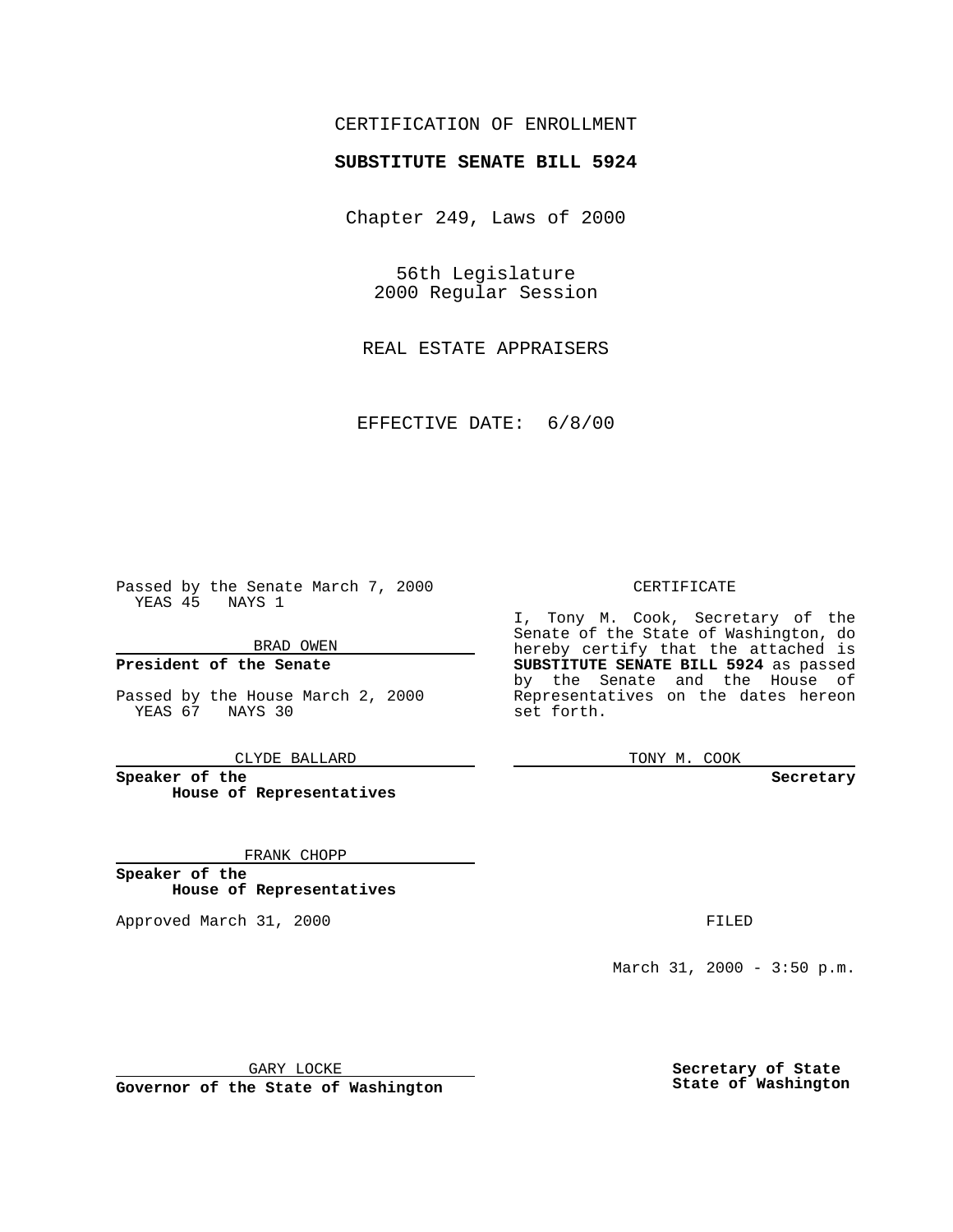## **SUBSTITUTE SENATE BILL 5924** \_\_\_\_\_\_\_\_\_\_\_\_\_\_\_\_\_\_\_\_\_\_\_\_\_\_\_\_\_\_\_\_\_\_\_\_\_\_\_\_\_\_\_\_\_\_\_

\_\_\_\_\_\_\_\_\_\_\_\_\_\_\_\_\_\_\_\_\_\_\_\_\_\_\_\_\_\_\_\_\_\_\_\_\_\_\_\_\_\_\_\_\_\_\_

### AS AMENDED BY THE HOUSE

Passed Legislature - 2000 Regular Session

#### **State of Washington 56th Legislature 2000 Regular Session**

**By** Senate Committee on Commerce, Trade, Housing & Financial Institutions (originally sponsored by Senators Jacobsen, Honeyford and Gardner)

Read first time 02/04/2000.

 AN ACT Relating to real estate appraisers; amending RCW 18.140.010 and 18.140.030; and adding new sections to chapter 18.140 RCW.

BE IT ENACTED BY THE LEGISLATURE OF THE STATE OF WASHINGTON:

 **Sec. 1.** RCW 18.140.010 and 1997 c 399 s 1 are each amended to read as follows:

 As used in this chapter, the following terms have the meanings indicated unless the context clearly requires otherwise.

 (1) "Appraisal" means the act or process of estimating value; an estimate of value; or of or pertaining to appraising and related functions.

 (2) "Appraisal report" means any communication, written or oral, of an appraisal, review, or consulting service in accordance with the standards of professional conduct or practice, adopted by the director, that is transmitted to the client upon completion of an assignment.

 (3) "Appraisal assignment" means an engagement for which an appraiser is employed or retained to act, or would be perceived by third parties or the public as acting, as a disinterested third party in rendering an unbiased analysis, opinion, or conclusion relating to the value of specified interests in, or aspects of, identified real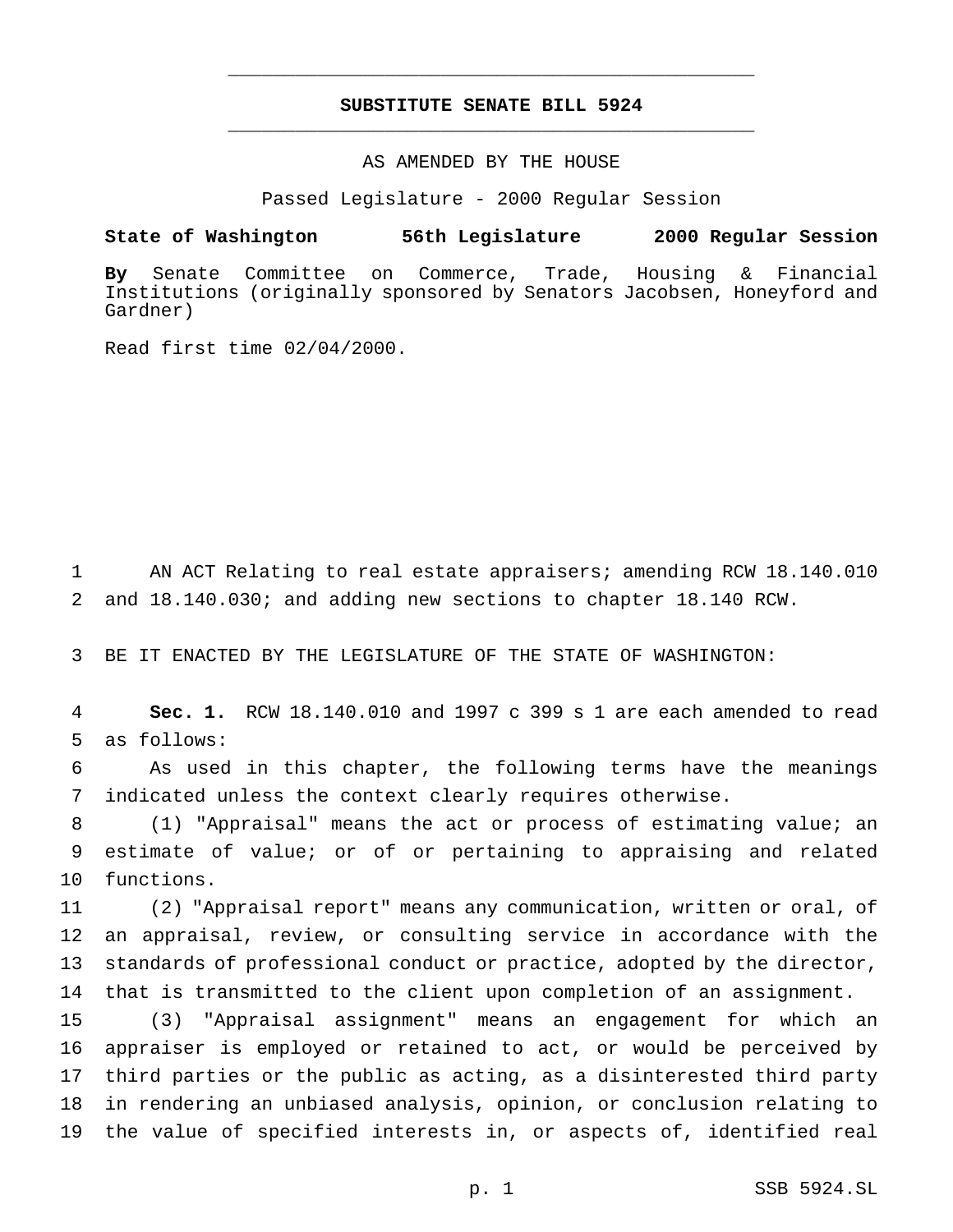estate. The term "appraisal assignment" may apply to valuation work and analysis work.

 (4) "Brokers price opinion" means an oral or written report of property value that is prepared by a real estate broker or salesperson licensed under chapter 18.85 RCW.

 (5) "Certified appraisal" means an appraisal prepared or signed by a state-certified real estate appraiser. A certified appraisal represents to the public that it meets the appraisal standards defined in this chapter.

 (6) "Client" means any party for whom an appraiser performs a service.

12 (7) (("Committee")) "Commission" means the real estate appraiser 13 ((advisory committee)) commission of the state of Washington.

(8) "Comparative market analysis" means a brokers price opinion.

(9) "Department" means the department of licensing.

(10) "Director" means the director of the department of licensing.

 (11) "Expert review appraiser" means a state-certified or state- licensed real estate appraiser chosen by the director for the purpose of providing appraisal review assistance to the director.

 (12) "Federal department" means an executive department of the United States of America specifically concerned with housing finance issues, such as the department of housing and urban development, the department of veterans affairs, or their legal federal successors.

 (13) "Federal financial institutions regulatory agency" means the board of governors of the federal reserve system, the federal deposit insurance corporation, the office of the comptroller of the currency, the office of thrift supervision, the national credit union administration, their successors and/or such other agencies as may be named in future amendments to 12 U.S.C. Sec. 3350(6).

 (14) "Federal secondary mortgage marketing agency" means the federal national mortgage association, the government national mortgage association, the federal home loan mortgage corporation, their successors and/or such other similarly functioning housing finance agencies as may be federally chartered in the future.

 (15) "Federally related transaction" means any real estate-related financial transaction that the federal financial institutions regulatory agency or the resolution trust corporation engages in, contracts for, or regulates; and that requires the services of an appraiser.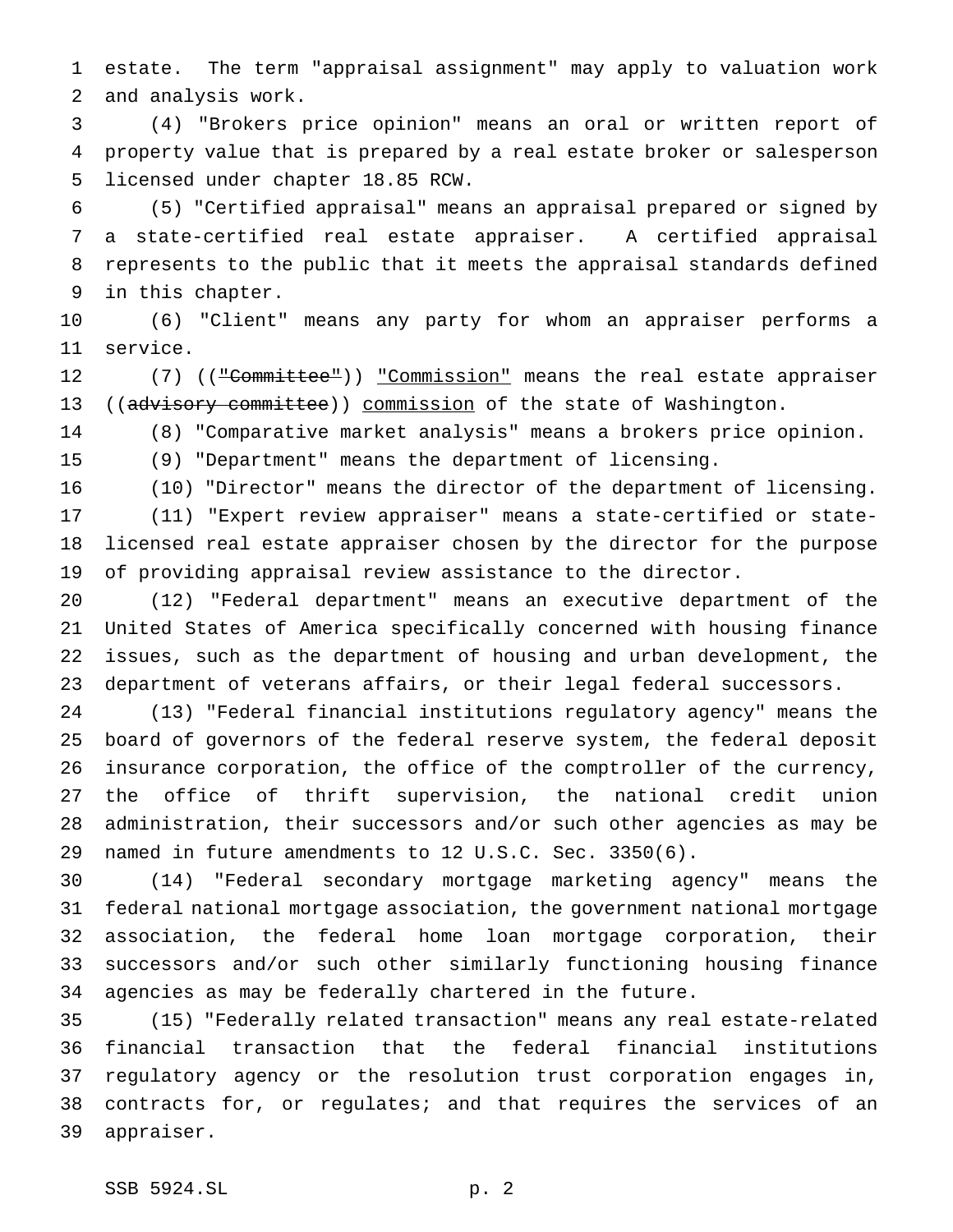(16) "Financial institution" means any person doing business under the laws of this state or the United States relating to banks, bank holding companies, savings banks, trust companies, savings and loan associations, credit unions, consumer loan companies, and the affiliates, subsidiaries, and service corporations thereof.

 (17) "Licensed appraisal" means an appraisal prepared or signed by a state-licensed real estate appraiser. A licensed appraisal represents to the public that it meets the appraisal standards defined in this chapter.

 (18) "Mortgage broker" for the purpose of this chapter means a mortgage broker licensed under chapter 19.146 RCW, any mortgage broker approved and subject to audit by the federal national mortgage association, the government national mortgage association, or the federal home loan mortgage corporation as provided in RCW 19.146.020, any mortgage broker approved by the United States secretary of housing and urban development for participation in any mortgage insurance under the national housing act, 12 U.S.C. Sec. 1201, and the affiliates, subsidiaries, and service corporations thereof.

 (19) "Real estate" means an identified parcel or tract of land, including improvements, if any.

 (20) "Real estate-related financial transaction" means any transaction involving:

 (a) The sale, lease, purchase, investment in, or exchange of real property, including interests in property, or the financing thereof;

 (b) The refinancing of real property or interests in real property; and

 (c) The use of real property or interests in property as security for a loan or investment, including mortgage-backed securities.

 (21) "Real property" means one or more defined interests, benefits, or rights inherent in the ownership of real estate.

 (22) "Review" means the act or process of critically studying an appraisal report prepared by another.

 (23) "Specialized appraisal services" means all appraisal services which do not fall within the definition of appraisal assignment. The term "specialized appraisal service" may apply to valuation work and to analysis work. Regardless of the intention of the client or employer, if the appraiser would be perceived by third parties or the public as acting as a disinterested third party in rendering an unbiased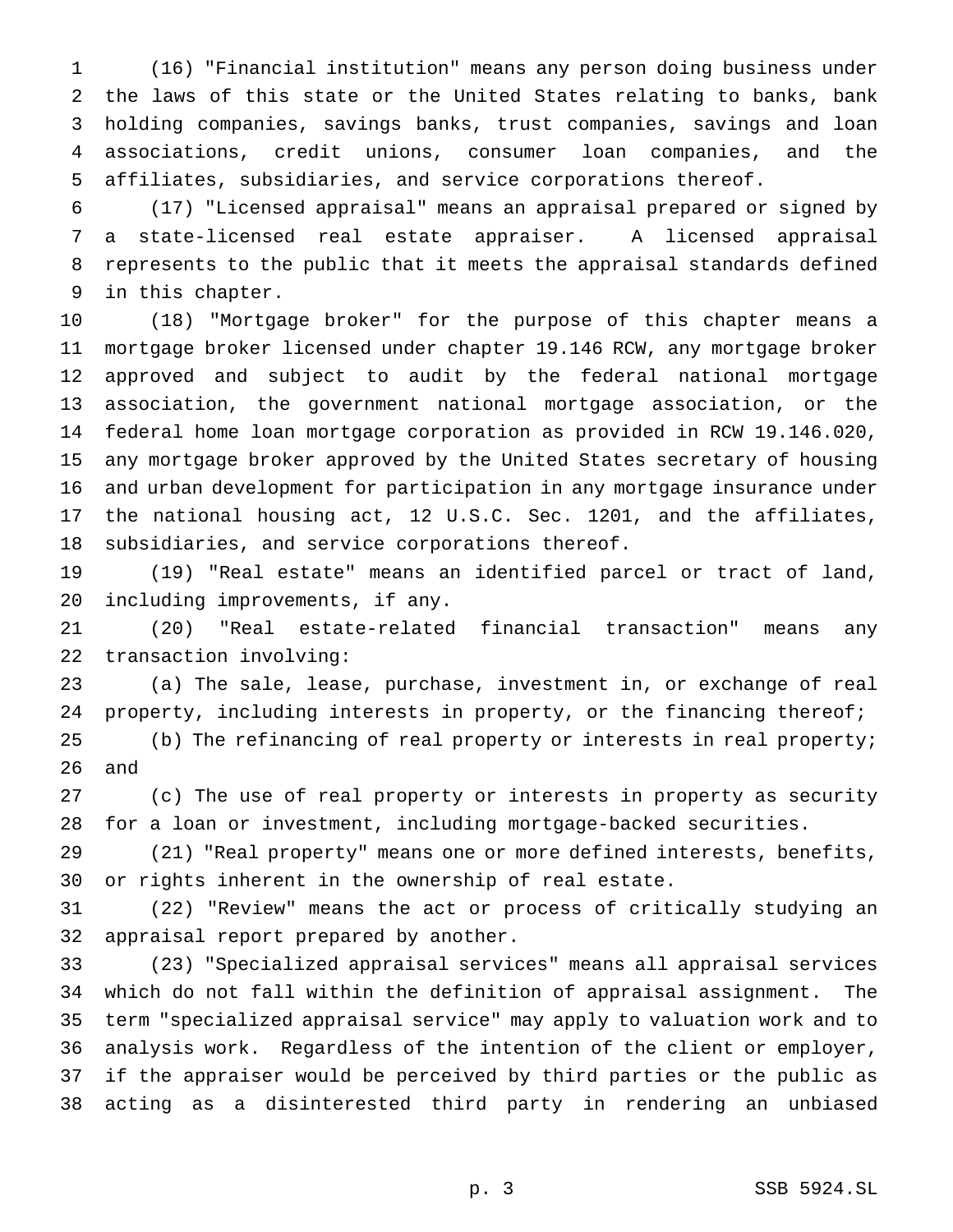analysis, opinion, or conclusion, the work is classified as an appraisal assignment and not a specialized appraisal service.

 (24) "State-certified general real estate appraiser" means a person certified by the director to develop and communicate real estate appraisals of all types of property. A state-certified general real estate appraiser may designate or identify an appraisal rendered by him or her as a "certified appraisal."

 (25) "State-certified residential real estate appraiser" means a person certified by the director to develop and communicate real estate appraisals of all types of residential property of one to four units without regard to transaction value or complexity and nonresidential property having a transaction value as specified in rules adopted by the director. A state certified residential real estate appraiser may designate or identify an appraisal rendered by him or her as a "certified appraisal."

 (26) "State-licensed real estate appraiser" means a person licensed by the director to develop and communicate real estate appraisals of noncomplex one to four residential units and complex one to four residential units and nonresidential property having transaction values as specified in rules adopted by the director.

 **Sec. 2.** RCW 18.140.030 and 1996 c 182 s 4 are each amended to read as follows:

The director shall have the following powers and duties:

 (1) To adopt rules in accordance with chapter 34.05 RCW necessary 25 to implement this chapter, with the advice and approval of the commission;

 (2) To receive and approve or deny applications for certification or licensure as a state-certified or state-licensed real estate appraiser under this chapter; to establish appropriate administrative procedures for the processing of such applications; to issue certificates or licenses to qualified applicants pursuant to the provisions of this chapter; and to maintain a register of the names and addresses of individuals who are currently certified or licensed under this chapter;

35 (3) To (( $establish$ )) provide administrative assistance(( $\frac{1}{100}$  and 36 appoint)) to the members of and to keep records for the real estate appraiser ((advisory committee to enable the committee to act in an 38 advisory capacity to the director)) commission;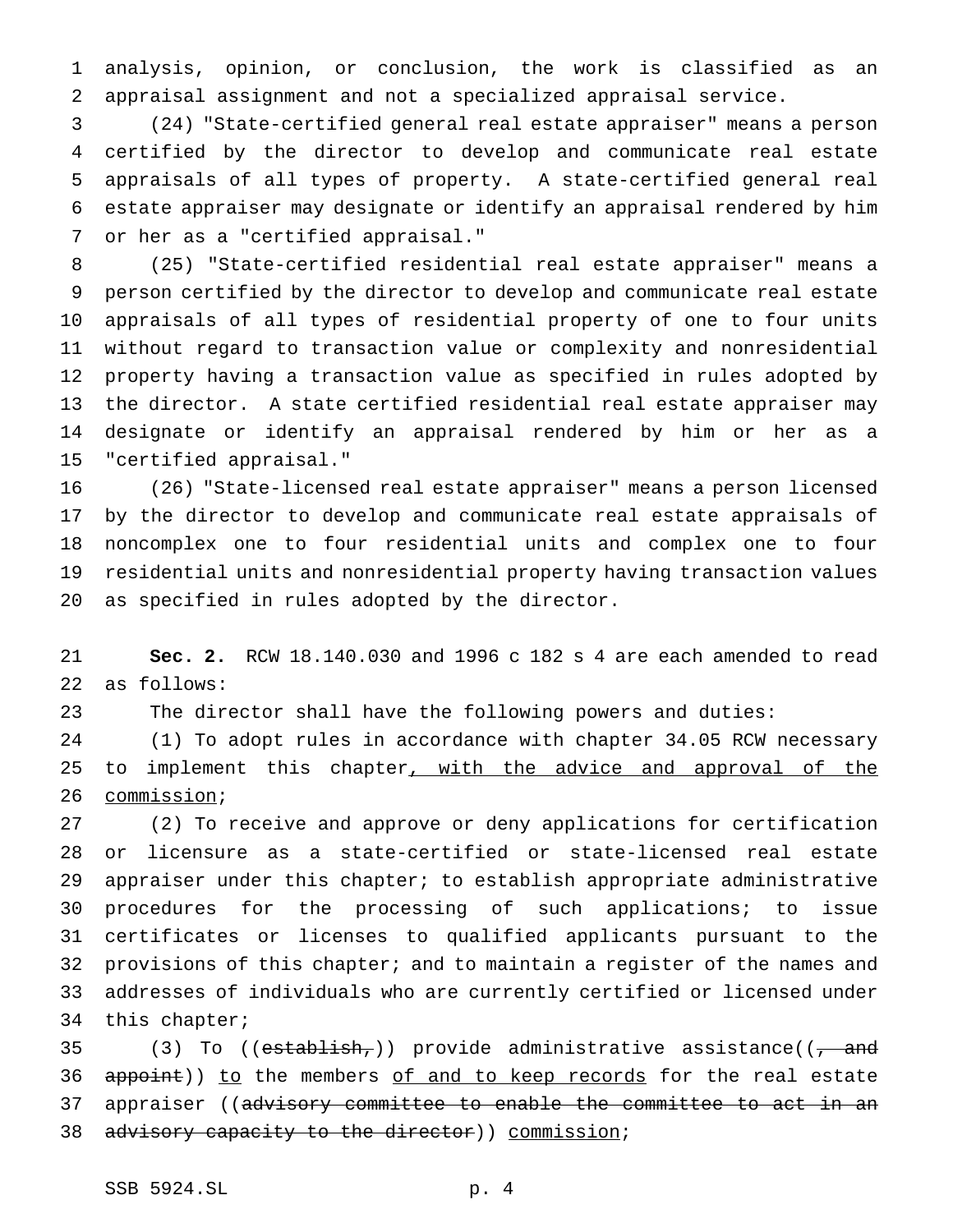(4) To solicit bids and enter into contracts with educational testing services or organizations for the preparation of questions and answers for certification or licensure examinations;

 (5) To administer or contract for administration of certification or licensure examinations at locations and times as may be required to carry out the responsibilities under this chapter;

 (6) To enter into contracts for professional services determined to 8 be necessary for adequate enforcement of this chapter;

 (7) To consider recommendations by the real estate appraiser 10 ((advisory committee)) commission relating to the experience, education, and examination requirements for each classification of state-certified appraiser and for licensure;

 (8) To ((impose)) consider recommendations by the real estate 14 appraiser commission relating to continuing education requirements as a prerequisite to renewal of certification or licensure;

 (9) To consider recommendations by the real estate appraiser 17 ((advisory committee)) commission relating to standards of professional 18 appraisal conduct or practice in the enforcement of this chapter;

 (10) To investigate all complaints or reports of unprofessional conduct as defined in this chapter and to hold hearings as provided in this chapter;

 (11) To establish appropriate administrative procedures for disciplinary proceedings conducted pursuant to the provisions of this chapter;

 (12) To compel the attendance of witnesses and production of books, documents, records, and other papers; to administer oaths; and to take testimony and receive evidence concerning all matters within their jurisdiction. These powers may be exercised directly by the director or the director's authorized representatives acting by authority of law;

 (13) To take emergency action ordering summary suspension of a license or certification pending proceedings by the director;

 (14) To employ such professional, clerical, and technical assistance as may be necessary to properly administer the work of the director;

(15) To establish forms necessary to administer this chapter;

37 (16) ((To adopt standards of professional conduct or practice;

38  $(17)$ )) To establish an expert review appraiser roster comprised of state-certified or licensed real estate appraisers whose purpose is to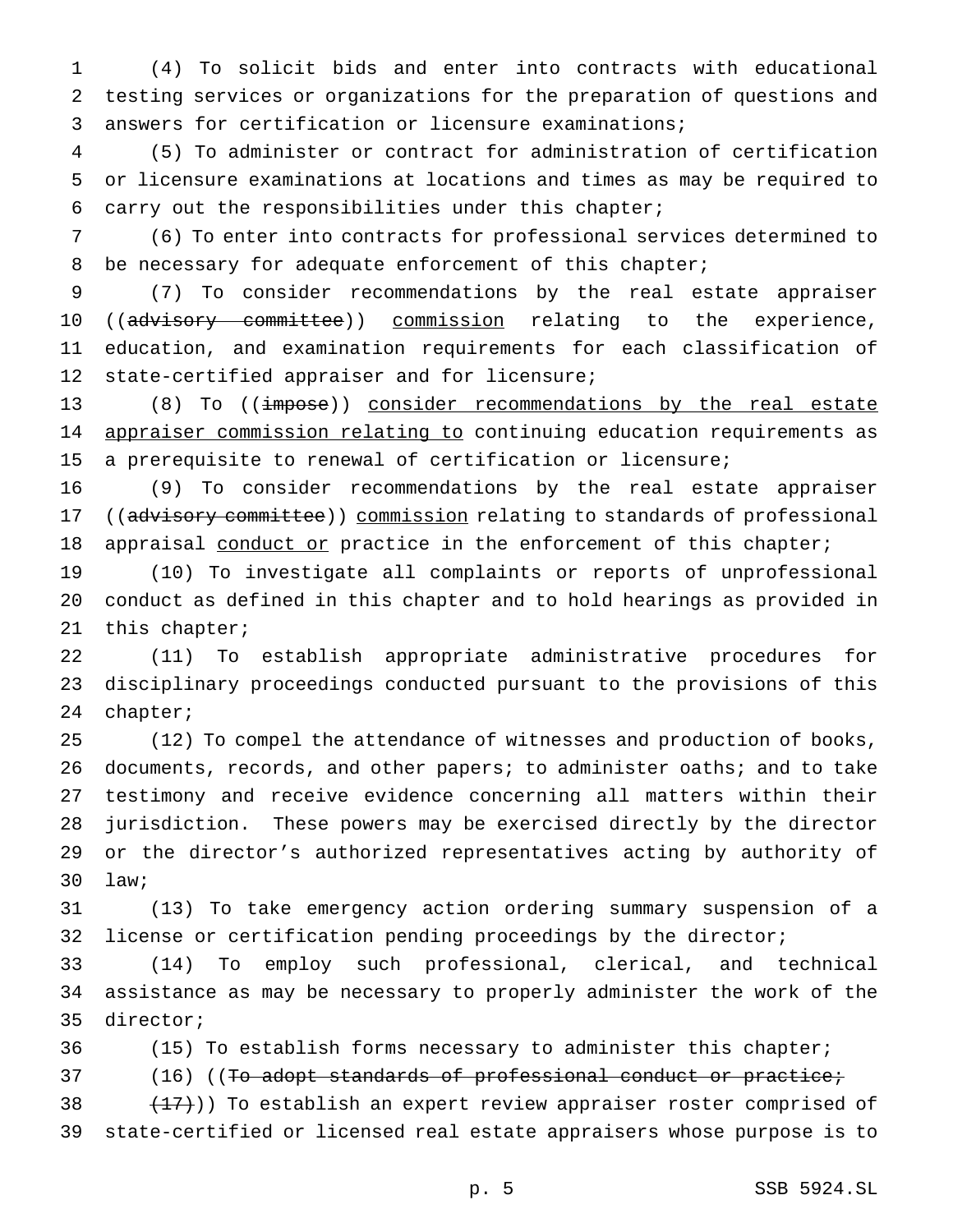assist the director by applying their individual expertise by reviewing real estate appraisals for compliance with this chapter. Qualifications to act as an expert review appraiser shall be established by the director with the advice of the ((committee)) commission. An application to serve as an expert review appraiser shall be submitted to the real estate appraiser program, and the roster of accepted expert review appraisers shall be maintained by the department. An expert review appraiser may be added to or deleted from that roster by the director. The expert review appraiser shall be reimbursed for expenses in the same manner as the department reimburses 11 the ((committee)) commission; and

 $((+18))$   $(17)$  To do all other things necessary to carry out the provisions of this chapter and minimally meet the requirements of federal guidelines regarding state certification or licensure of appraisers that the director determines are appropriate for state-certified and state-licensed appraisers in this state.

 NEW SECTION. **Sec. 3.** There is established the real estate appraiser commission of the state of Washington, consisting of seven members who shall act to give advice to the director.

 (1) The seven commission members shall be appointed by the governor in the following manner: For a term of six years each, with the exception of the first appointees who shall be the incumbent members of the predecessor real estate appraiser advisory committee to serve for the duration of their current terms, with all other subsequent appointees to be appointed for a six-year term.

 (2) At least two of the commission members shall be selected from the area of the state east of the Cascade mountain range and at least two of the commission members shall be selected from the area of the state west of the Cascade mountain range. At least two members of the commission shall be certified general real estate appraisers, at least two members of the commission shall be certified residential real estate appraisers, and at least one member of the commission shall be a licensed real estate appraiser, all pursuant to this chapter. No certified or licensed appraiser commission member shall be appointed who has not been certified and/or licensed pursuant to this chapter for less than ten years, except that this experience duration shall be not less than five years only for any commission member taking office before January 1, 2003. One member shall be an employee of a financial